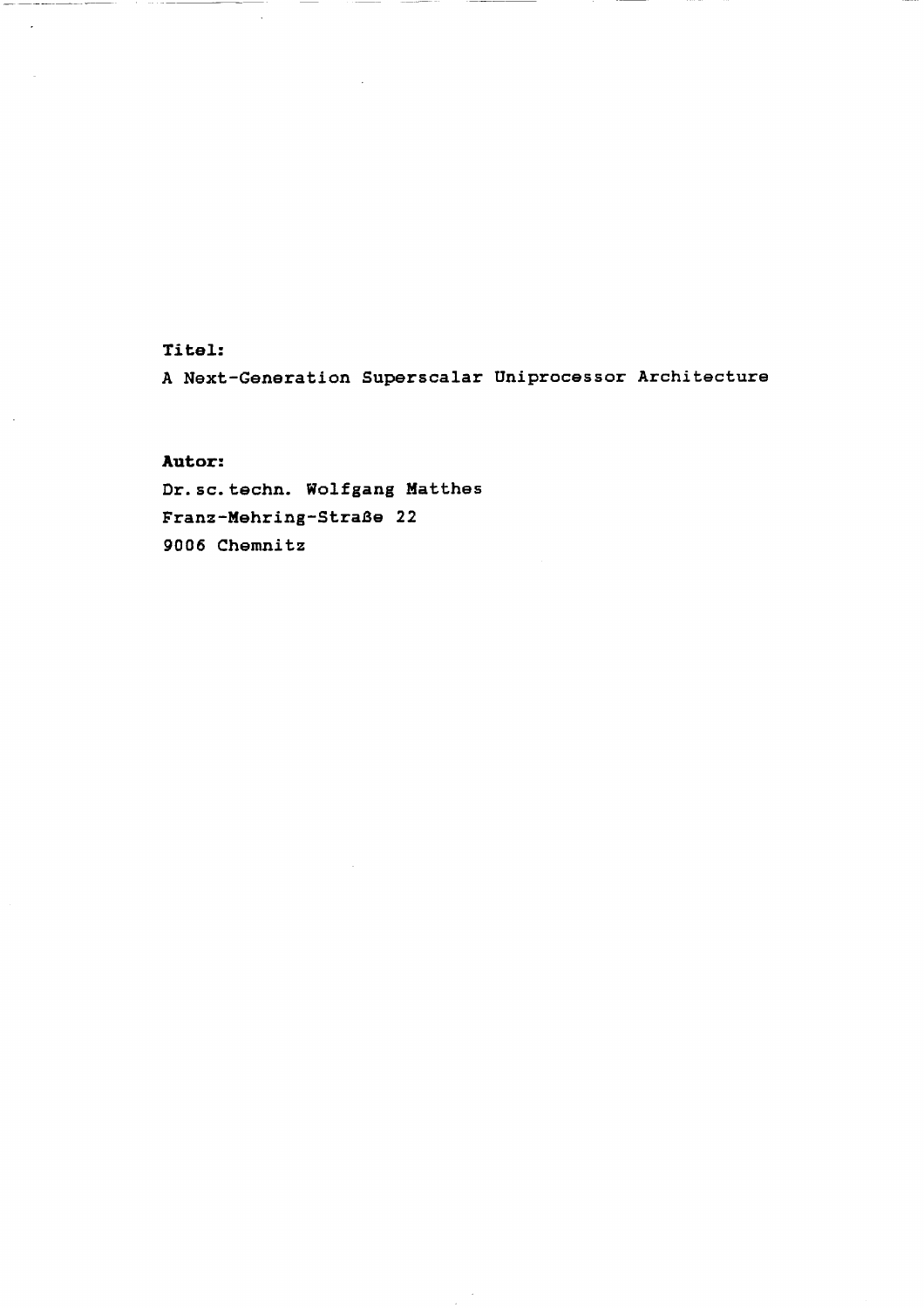#### **Abstract**

A uniprocessor superscalar architecture is proposed which comprises four universal Operation units arranged according to a tree-shaped dataflow graph. The control principles are based on VLIW, microprogramming, and dataflow concepts. Each of the Operation units is an ensemble of high-performance processing resources comparable to state-of-the-art processors (e. g. i860). The whole processor may be implemented with 10 to 50 million transistors, thus being a suitable Implementation target for IC technologies of the 90's.

#### **1. The Bases of Experience**

Present superscalar architectures had been developed on the basis of comprehensive analytical work, especially relying on instruction level statistics. Such a measurement-oriented approach (MH86) may lead to considerabely good machines, but it has the obvious drawbacks of a disappointingly low rate of usable inherent parallelism and of reflecting current Programming habits, leaving opportunities for further innovation untouched. Hence our approach is not to study programs, but to study underlying mathematical structures of important application problems. To obtain initial data we have simply browsed some collections of formulas. Figure l shows two frequently needed mathematical operations together with the corresponding dataflow graphs.

#### **2. The Proposed Structure**

A more elaborate bookkeeping of the resources needed will show that four universal Operation units may be used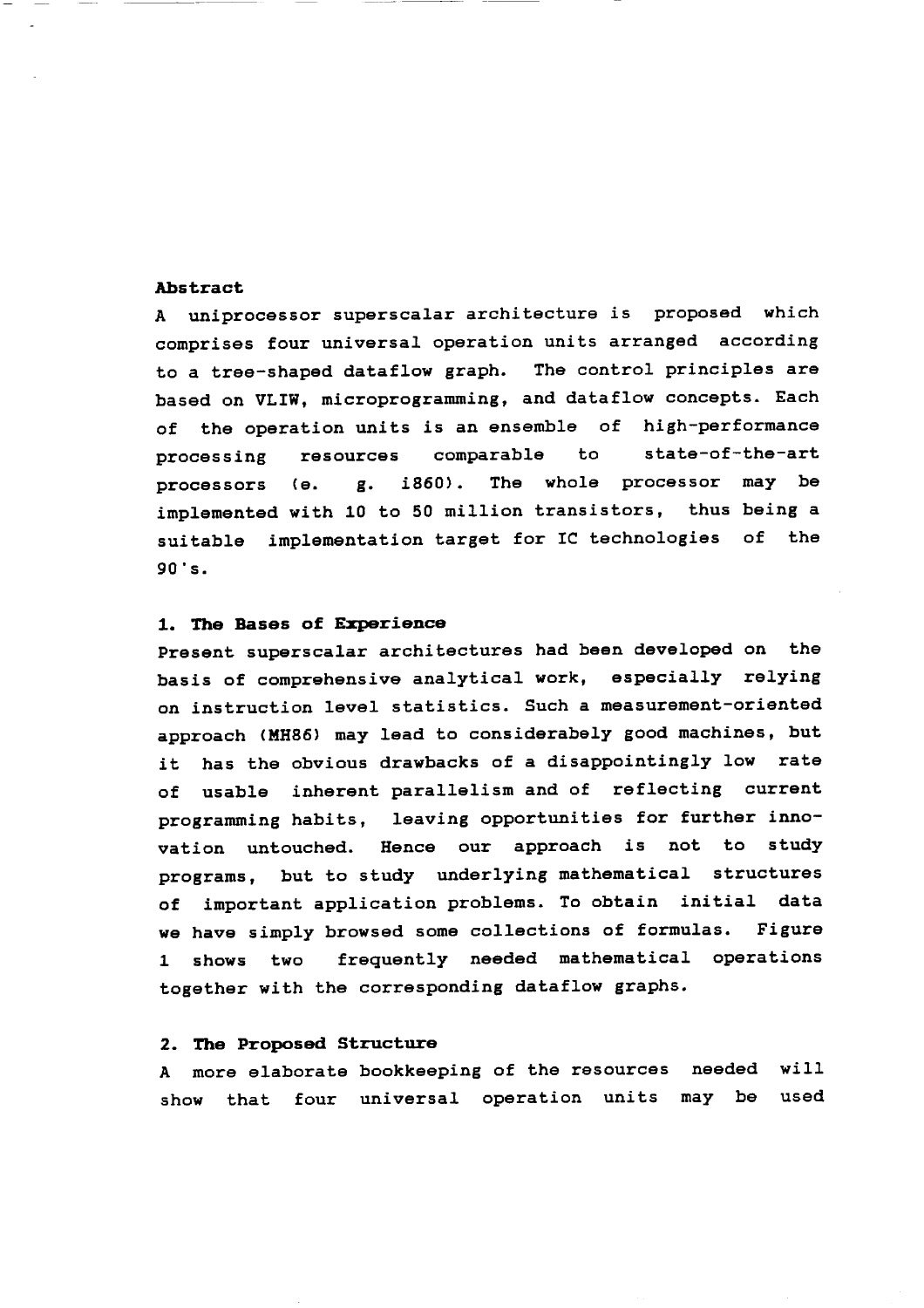efficiently (MA91). Calculations whose dataflow graph comprises more than four nodes are to be executed in more processing steps. We realize only two essential interconnection structures: (1) none (i. e. independently operating units) and (2) tree-shaped structures. The basic arrangement is shown in the Figure 2. The units form a tree structure with four Operand data paths from memory and one result path to memory. The fourth unit is connected with a stack-organized accumulating memory which is used as the runtime data stack. Independent operation of the four units requires some bypass provisions. This cost/performance tradeoff will cause effecitvity losses if vectorized or unrolled code is to be executed. Figure 3 shows an extension of the proposed structure which avoids this drawback. Each of the Operation units has a multipurpose memory (MPM) which can be used äs an accumulator, a Stack, a collection of vector registers, and a control storage. It has two independent ports for read and write accesses, respectively. Its capacity should be at least 8 kBytes, organized äs 1024 buckets of 128 bits (if used äs a vector register, it could hold two vectors of 1024 64-bit- elements). The whole structure is connected to the memory Subsystem via four read- only and four read/write ports (the latter are used to provide the paths of the tree-shaped structure as well). This scheme allows to load and store the MPMs at maximum speed. Each of the operation units can execute even triadic operations (e. g. SAXPY) with two of the operands delivered from memory and one from the MPM. Results will be stored in the MPMs. They can be moved to memory at maximum speed after the operations have been completed.

## **3. The Internal Structure of an Operation Onit**

Each of the Operation units can process numerical and nonnumerical data, respectively. The structure of a processing kernel is shown in Figure 4. Some of the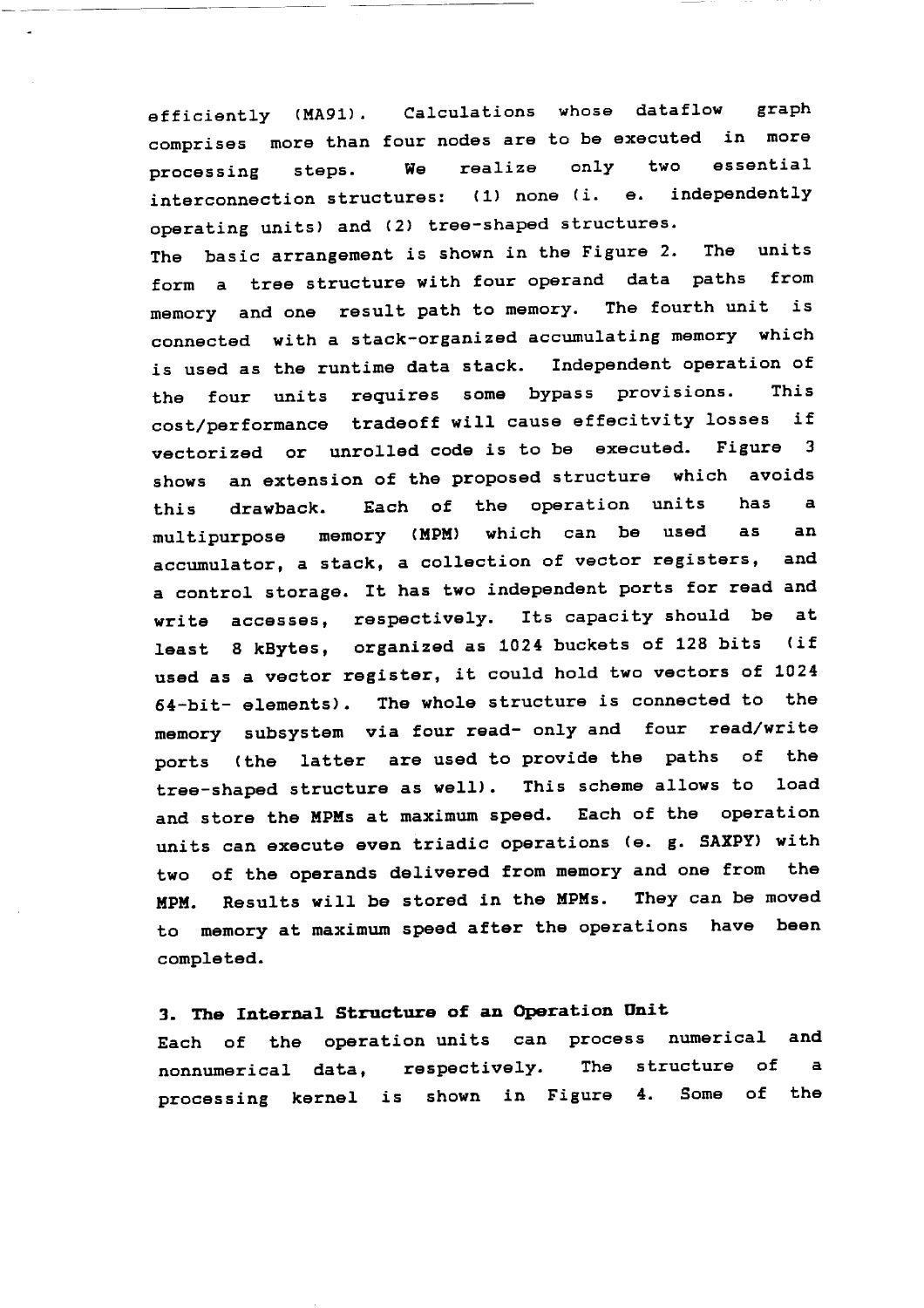Multiplication of complex numbers  $(a_1, b_1) * (a_2, b_2) = (a_1 a_2 - b_1 b_2, a_1 b_2 + a_2 b_1)$ 



Addition/subtraction of rational numbers



Figure 1: Dataflow graph examples.



 $Figure 2:$  The proposed structure

of four Operation units.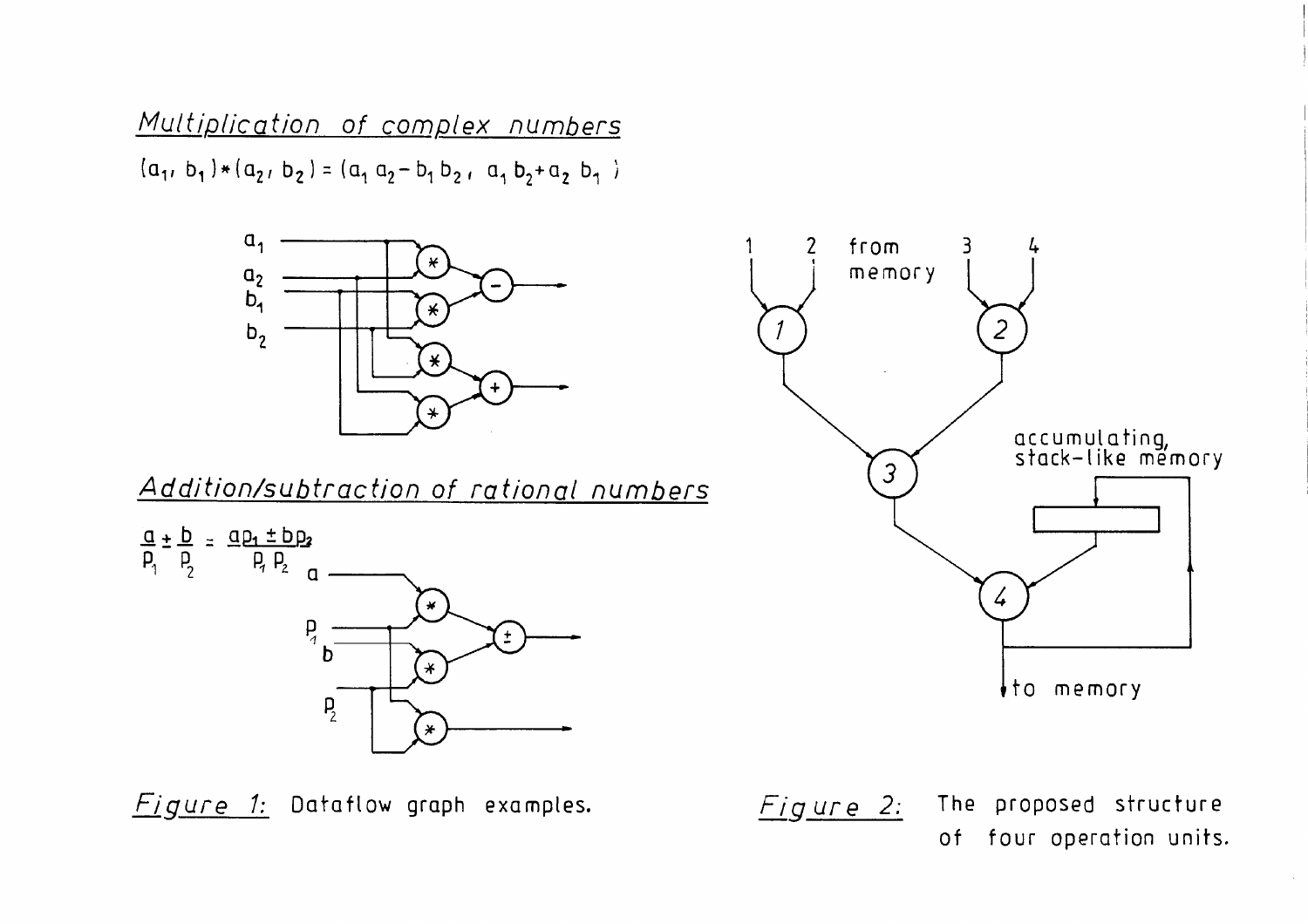8 Read/write ports (5...8) 6 Read only ports (1...4)  $\mathcal{P}$  $A$  2  $\mathbf{B}$ A 1 BRRstore 2, Ioa d<sup>3B</sup> store 1, load 3A 3 B $\overline{A}$ Rstore 4,<br>load 4<mark>8</mark> store 3, load 4A  $\mathsf{B}$  $A \sim 4$ R

Infernal details of an Operation unit $\vert$  B  $\Gamma$  $\mathbf{I}$  $\overline{c}$ **B** MA MB Multi-PurposeProcessingKernelMemory MPMIR  $\sqrt{\mathsf{SFL}}$  $\sqrt{\mathsf{SEL}}$  $\rightarrow$   $\mid$ bypass **SEL**  $\overline{\phantom{0}}$  ${\sf R}$ 

 $Figure 3:$  The proposed structure extended.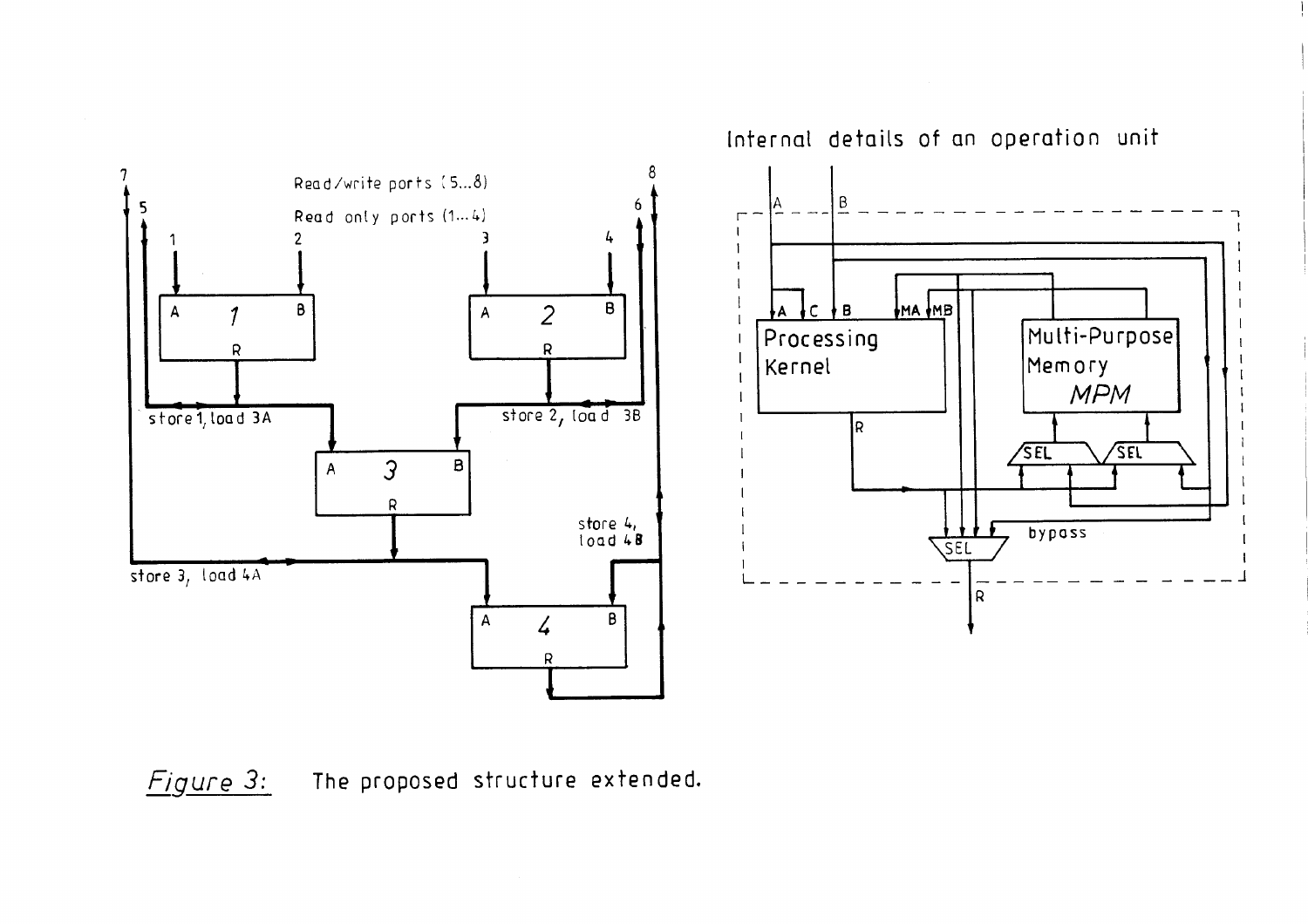

Figure 4: Internal structure of a processing kernel.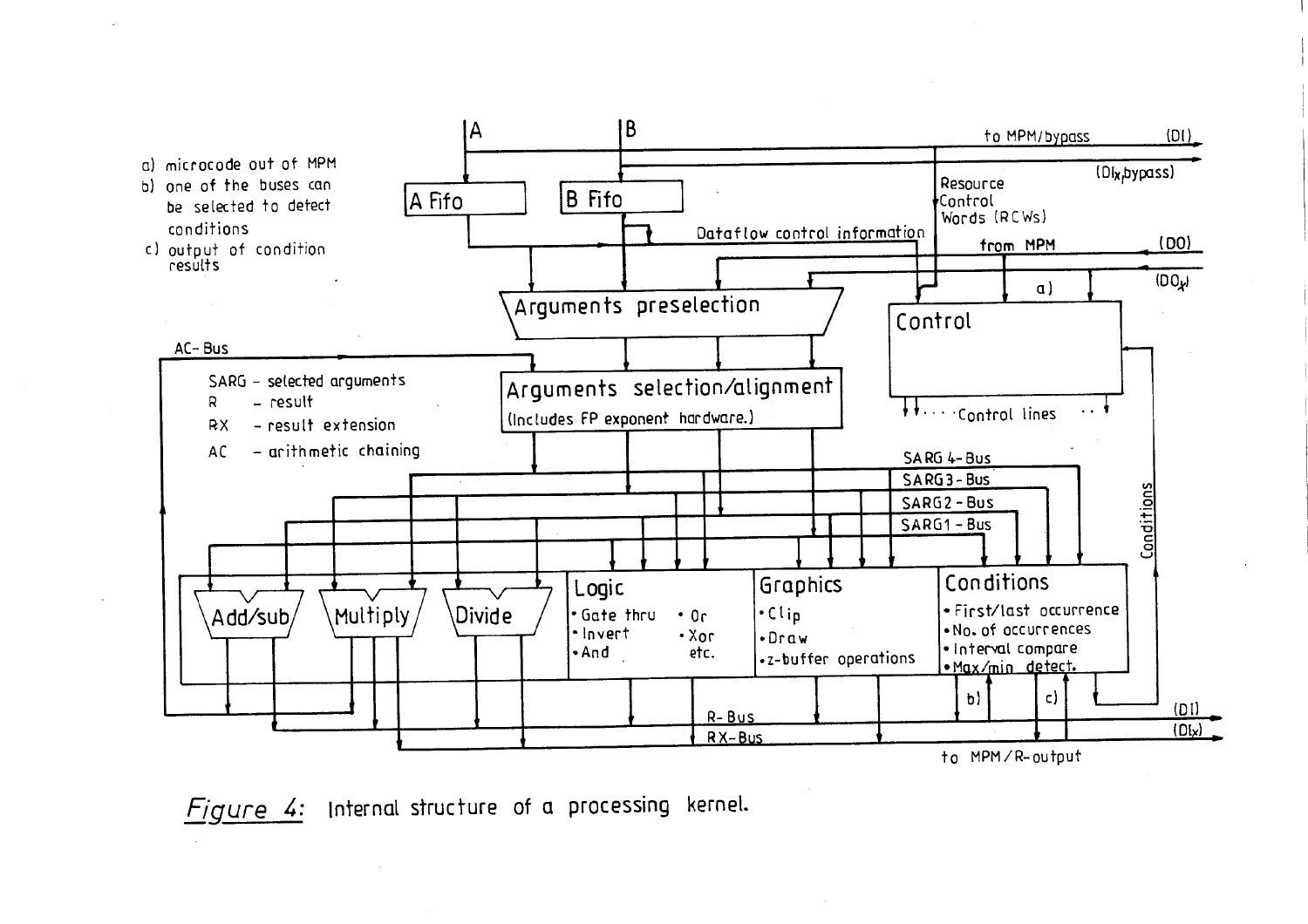

Figure 5: Processor structure.